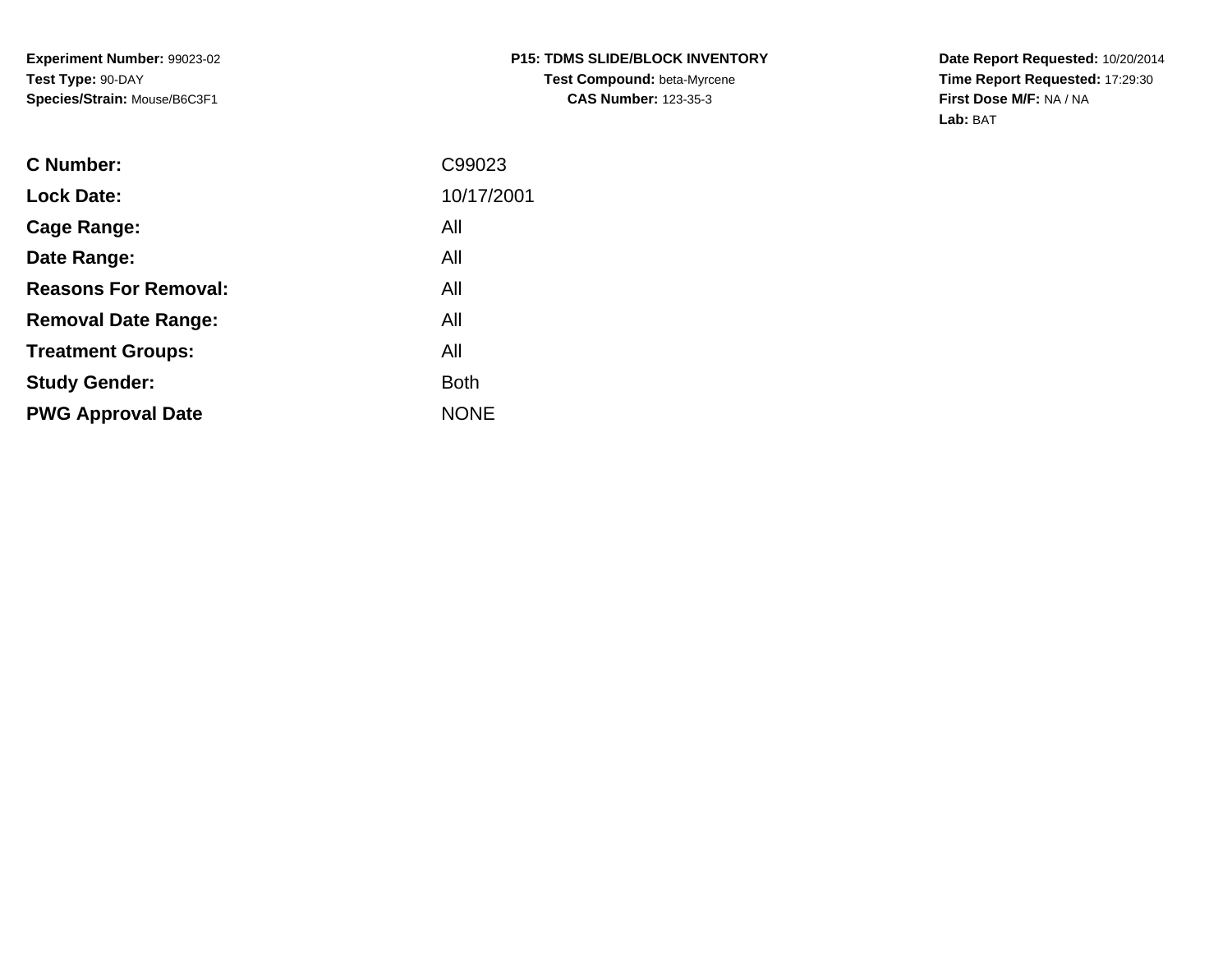# **P15: TDMS SLIDE/BLOCK INVENTORYTest Compound:** beta-Myrcene

**CAS Number:** 123-35-3

**Date Report Requested:** 10/20/2014**Time Report Requested:** 17:29:30**First Dose M/F:** NA / NA**Lab:** BAT

| <b>SPECIES: Mouse</b>       |                                 |                               | <b>STRAIN: B6C3F1</b>    |                          |                             | <b>SEX: MALE</b> | <b>DOSE LEVEL: 0 G/KG</b> |
|-----------------------------|---------------------------------|-------------------------------|--------------------------|--------------------------|-----------------------------|------------------|---------------------------|
| <b>CID</b><br><b>NUMBER</b> | <b>INDIVIDUAL</b><br>ANIMAL NO. | <b>HISTO</b><br><b>NUMBER</b> | NMBR OF<br><b>SLIDES</b> | NMBR OF<br><b>BLOCKS</b> | <b>WET</b><br><b>TISSUE</b> |                  |                           |
| 101                         | 00101                           | 0104721                       |                          |                          | Y N                         |                  |                           |
| 102                         | 00102                           | 0104722                       |                          |                          | Y N                         |                  |                           |
| 103                         | 00103                           | 0104723                       |                          |                          | Y N                         |                  |                           |
| 104                         | 00104                           | 0104724                       |                          |                          | Y N                         |                  |                           |
| 105                         | 00105                           | 0104725                       |                          |                          | Y N                         |                  |                           |
| 106                         | 00106                           | 0104726                       |                          |                          | Y N                         |                  |                           |
| 107                         | 00107                           | 0104727                       |                          |                          | Y N                         |                  |                           |
| 108                         | 00108                           | 0104728                       |                          |                          | Y N                         |                  |                           |
| 109                         | 00109                           | 0104729                       |                          |                          | Y N                         |                  |                           |
| 110                         | 00110                           | 0104730                       |                          |                          | Y N                         |                  |                           |

 IN MY OPINION THIS MATERIAL IS OF SUFFICIENT QUALITY TO BE RETAINED IN THECARCINOGENESIS REPOSITORY UNLESS THE MATERIAL IS MARKED WITH AN ASTERISK

REVIEWED BY REPOSITORY SUPERVISOR

<sup>00110</sup> <sup>0104730</sup> ................ ................ Y N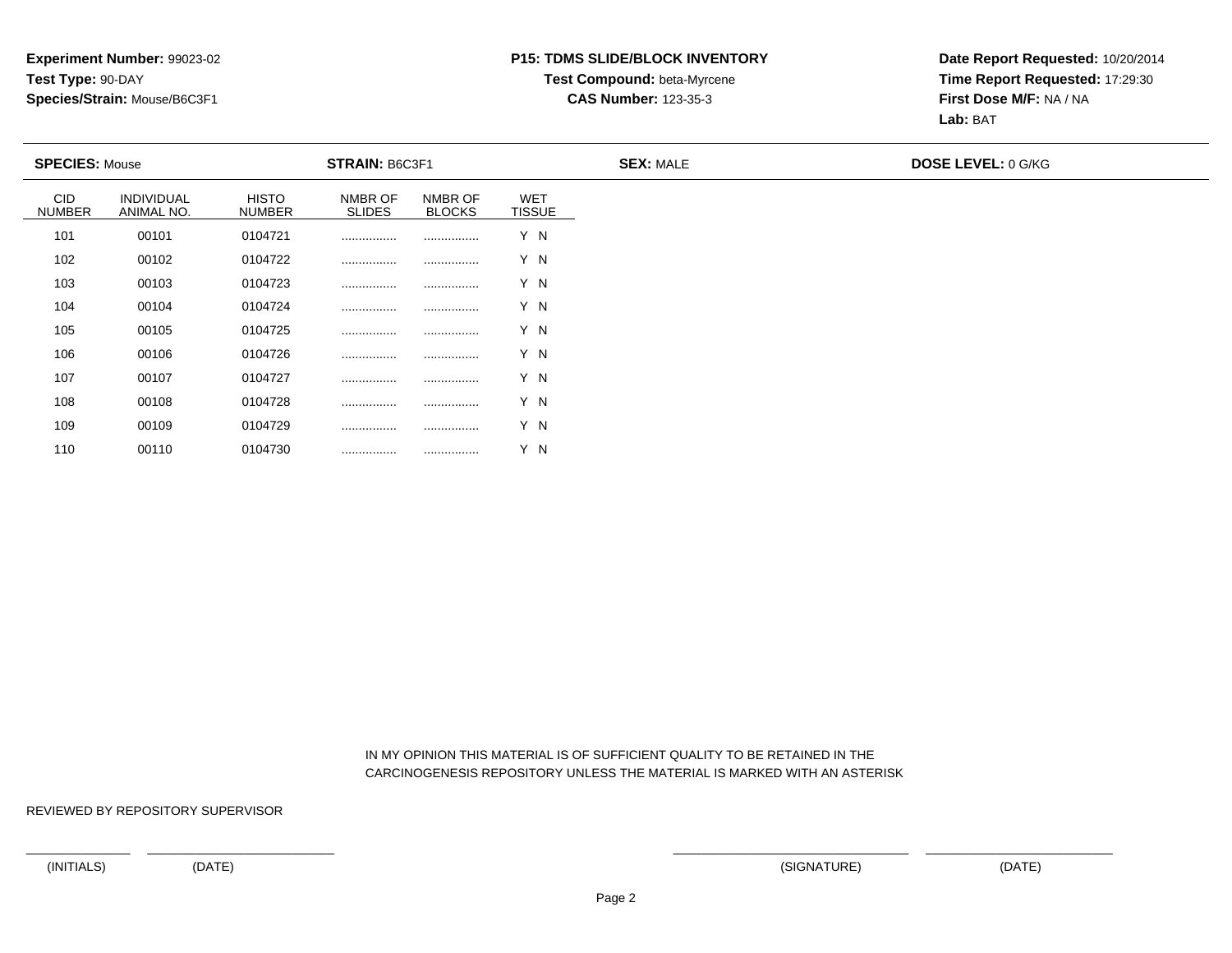# **P15: TDMS SLIDE/BLOCK INVENTORYTest Compound:** beta-Myrcene

## **CAS Number:** 123-35-3

**Date Report Requested:** 10/20/2014**Time Report Requested:** 17:29:30**First Dose M/F:** NA / NA**Lab:** BAT

| <b>SPECIES: Mouse</b>       |                          |                               | STRAIN: B6C3F1           |                          |                             | <b>SEX: MALE</b> | DOSE LEVEL: 0.25 G/KG |
|-----------------------------|--------------------------|-------------------------------|--------------------------|--------------------------|-----------------------------|------------------|-----------------------|
| <b>CID</b><br><b>NUMBER</b> | INDIVIDUAL<br>ANIMAL NO. | <b>HISTO</b><br><b>NUMBER</b> | NMBR OF<br><b>SLIDES</b> | NMBR OF<br><b>BLOCKS</b> | <b>WET</b><br><b>TISSUE</b> |                  |                       |
| 201                         | 00201                    | 0104731                       |                          |                          | Y N                         |                  |                       |
| 202                         | 00202                    | 0104732                       |                          |                          | Y N                         |                  |                       |
| 203                         | 00203                    | 0104733                       |                          |                          | Y N                         |                  |                       |
| 204                         | 00204                    | 0104734                       |                          |                          | Y N                         |                  |                       |
| 205                         | 00205                    | 0104735                       |                          |                          | Y N                         |                  |                       |
| 206                         | 00206                    | 0104736                       |                          |                          | Y N                         |                  |                       |
| 207                         | 00207                    | 0104737                       |                          |                          | Y N                         |                  |                       |
| 208                         | 00208                    | 0104738                       |                          |                          | Y N                         |                  |                       |
| 209                         | 00209                    | 0104739                       |                          |                          | Y N                         |                  |                       |

 IN MY OPINION THIS MATERIAL IS OF SUFFICIENT QUALITY TO BE RETAINED IN THECARCINOGENESIS REPOSITORY UNLESS THE MATERIAL IS MARKED WITH AN ASTERISK

REVIEWED BY REPOSITORY SUPERVISOR

210

<sup>00210</sup> <sup>0104740</sup> ................ ................ Y N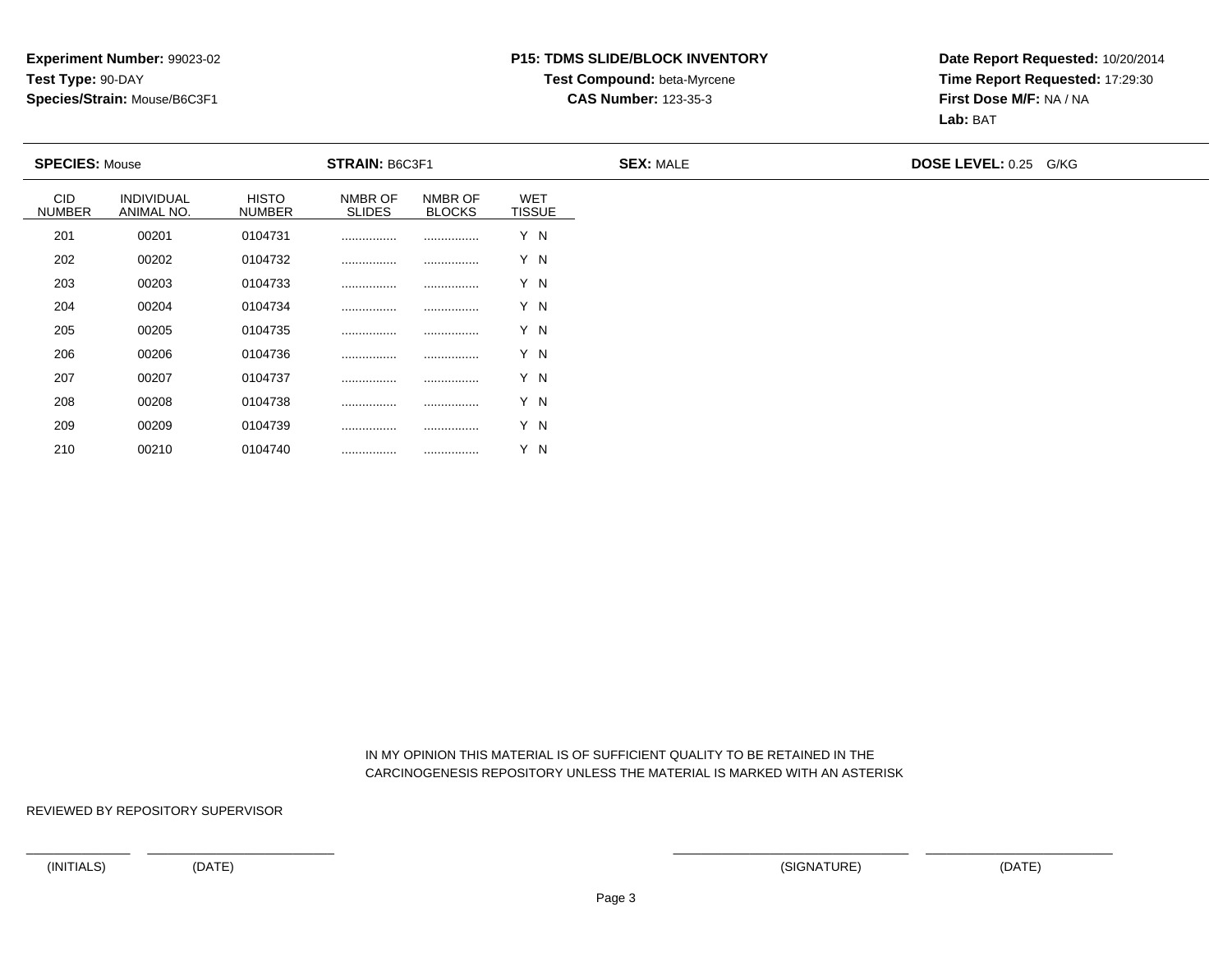## **P15: TDMS SLIDE/BLOCK INVENTORYTest Compound:** beta-Myrcene

**CAS Number:** 123-35-3

**Date Report Requested:** 10/20/2014**Time Report Requested:** 17:29:30**First Dose M/F:** NA / NA**Lab:** BAT

|                             | <b>SPECIES: Mouse</b>    |                               | <b>STRAIN: B6C3F1</b>    |                          |                             | <b>SEX: MALE</b> | <b>DOSE LEVEL: 0.5</b> | G/KG |
|-----------------------------|--------------------------|-------------------------------|--------------------------|--------------------------|-----------------------------|------------------|------------------------|------|
| <b>CID</b><br><b>NUMBER</b> | INDIVIDUAL<br>ANIMAL NO. | <b>HISTO</b><br><b>NUMBER</b> | NMBR OF<br><b>SLIDES</b> | NMBR OF<br><b>BLOCKS</b> | <b>WET</b><br><b>TISSUE</b> |                  |                        |      |
| 301                         | 00301                    | 0104741                       |                          |                          | Y N                         |                  |                        |      |
| 302                         | 00302                    | 0104742                       |                          |                          | Y N                         |                  |                        |      |
| 303                         | 00303                    | 0104743                       |                          |                          | Y N                         |                  |                        |      |
| 304                         | 00304                    | 0104744                       |                          |                          | Y N                         |                  |                        |      |
| 305                         | 00305                    | 0104745                       |                          |                          | Y N                         |                  |                        |      |
| 306                         | 00306                    | 0104746                       |                          |                          | Y N                         |                  |                        |      |
| 307                         | 00307                    | 0104747                       |                          |                          | Y N                         |                  |                        |      |
| 308                         | 00308                    | 0104748                       |                          |                          | Y N                         |                  |                        |      |
| 309                         | 00309                    | 0104749                       |                          |                          | Y N                         |                  |                        |      |

 IN MY OPINION THIS MATERIAL IS OF SUFFICIENT QUALITY TO BE RETAINED IN THECARCINOGENESIS REPOSITORY UNLESS THE MATERIAL IS MARKED WITH AN ASTERISK

REVIEWED BY REPOSITORY SUPERVISOR

310

<sup>00310</sup> <sup>0104750</sup> ................ ................ Y N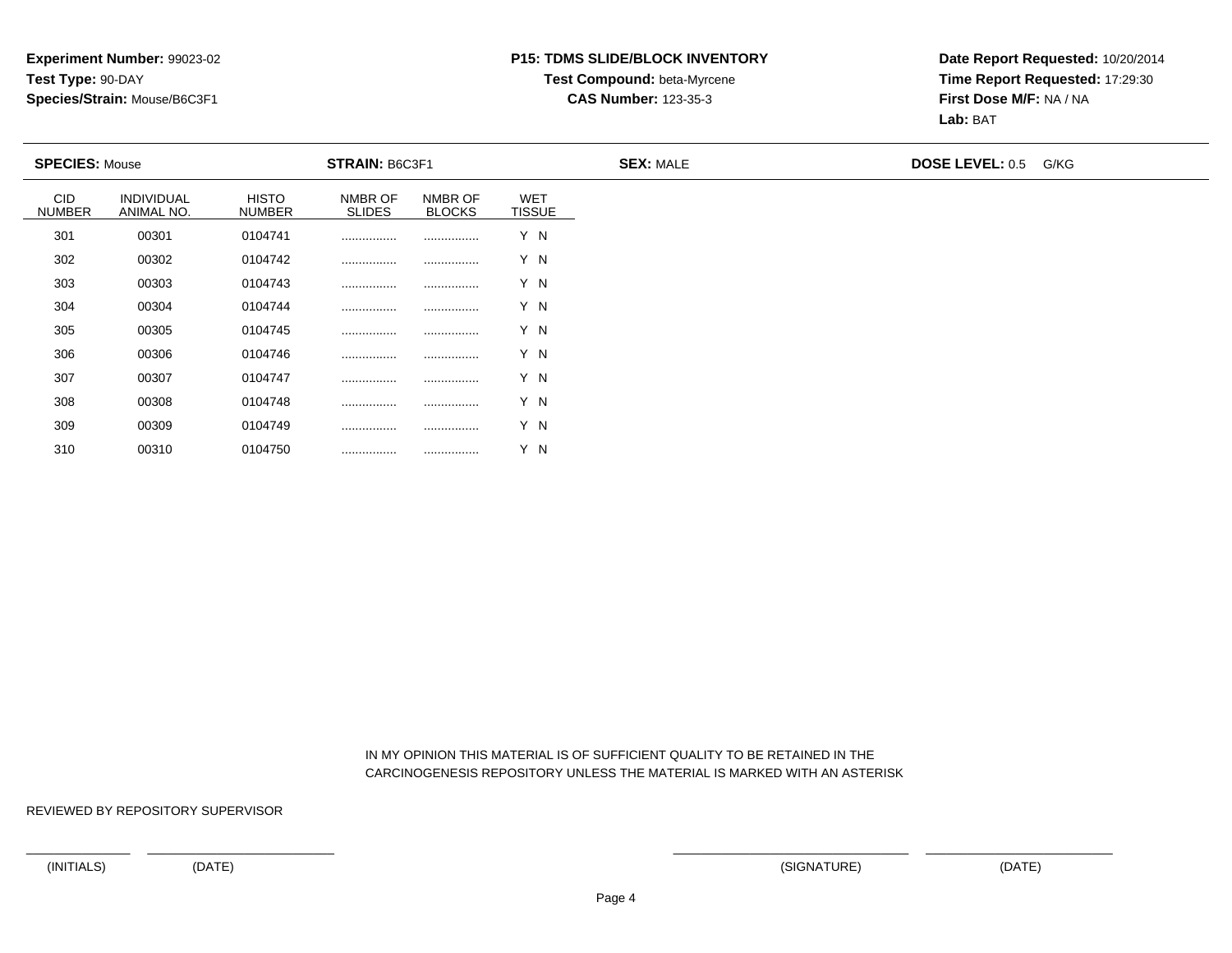# **P15: TDMS SLIDE/BLOCK INVENTORYTest Compound:** beta-Myrcene

## **CAS Number:** 123-35-3

**Date Report Requested:** 10/20/2014**Time Report Requested:** 17:29:30**First Dose M/F:** NA / NA**Lab:** BAT

| <b>SPECIES: Mouse</b>       |                          |                               | STRAIN: B6C3F1           |                          |                             | <b>SEX: MALE</b> | <b>DOSE LEVEL: 1.0</b> | G/KG |
|-----------------------------|--------------------------|-------------------------------|--------------------------|--------------------------|-----------------------------|------------------|------------------------|------|
| <b>CID</b><br><b>NUMBER</b> | INDIVIDUAL<br>ANIMAL NO. | <b>HISTO</b><br><b>NUMBER</b> | NMBR OF<br><b>SLIDES</b> | NMBR OF<br><b>BLOCKS</b> | <b>WET</b><br><b>TISSUE</b> |                  |                        |      |
| 401                         | 00401                    | 0104751                       |                          |                          | Y N                         |                  |                        |      |
| 402                         | 00402                    | 0104752                       |                          |                          | Y N                         |                  |                        |      |
| 403                         | 00403                    | 0104753                       |                          |                          | Y N                         |                  |                        |      |
| 404                         | 00404                    | 0104754                       |                          |                          | Y N                         |                  |                        |      |
| 405                         | 00405                    | 0104755                       |                          |                          | Y N                         |                  |                        |      |
| 406                         | 00406                    | 0104756                       |                          |                          | Y N                         |                  |                        |      |
| 407                         | 00407                    | 0104757                       |                          |                          | Y N                         |                  |                        |      |
| 408                         | 00408                    | 0104758                       |                          |                          | Y N                         |                  |                        |      |
| 409                         | 00409                    | 0104759                       |                          |                          | Y N                         |                  |                        |      |

 IN MY OPINION THIS MATERIAL IS OF SUFFICIENT QUALITY TO BE RETAINED IN THECARCINOGENESIS REPOSITORY UNLESS THE MATERIAL IS MARKED WITH AN ASTERISK

REVIEWED BY REPOSITORY SUPERVISOR

410

<sup>00410</sup> <sup>0104760</sup> ................ ................ Y N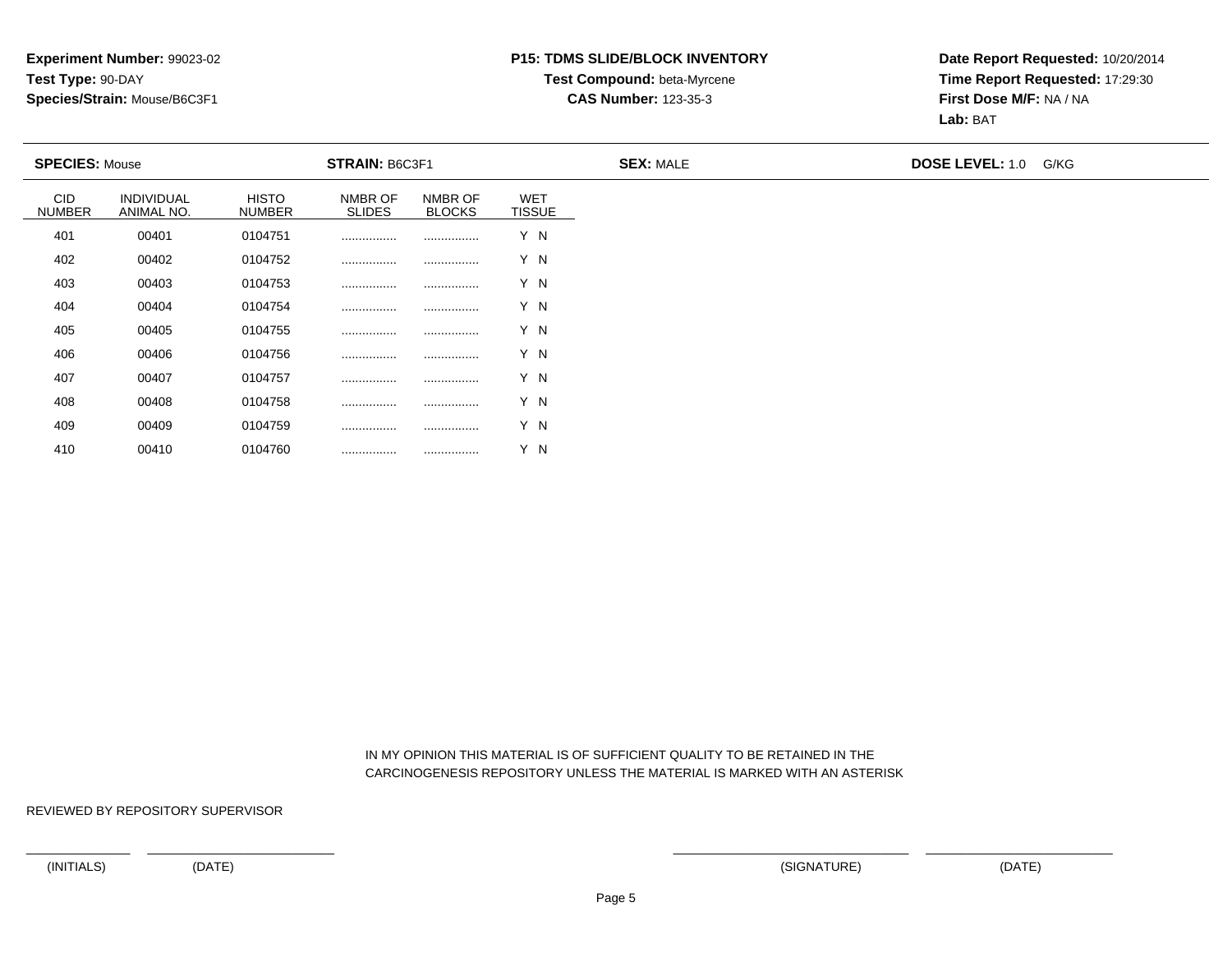# **P15: TDMS SLIDE/BLOCK INVENTORYTest Compound:** beta-Myrcene

**CAS Number:** 123-35-3

**Date Report Requested:** 10/20/2014**Time Report Requested:** 17:29:30**First Dose M/F:** NA / NA**Lab:** BAT

| <b>SPECIES: Mouse</b>       |                          |                               | STRAIN: B6C3F1           |                          |                             | <b>SEX: MALE</b> | <b>DOSE LEVEL: 2.0</b> | G/KG |
|-----------------------------|--------------------------|-------------------------------|--------------------------|--------------------------|-----------------------------|------------------|------------------------|------|
| <b>CID</b><br><b>NUMBER</b> | INDIVIDUAL<br>ANIMAL NO. | <b>HISTO</b><br><b>NUMBER</b> | NMBR OF<br><b>SLIDES</b> | NMBR OF<br><b>BLOCKS</b> | <b>WET</b><br><b>TISSUE</b> |                  |                        |      |
| 501                         | 00501                    | 0104761                       |                          |                          | Y N                         |                  |                        |      |
| 502                         | 00502                    | 0104762                       |                          |                          | Y N                         |                  |                        |      |
| 503                         | 00503                    | 0104763                       |                          |                          | Y N                         |                  |                        |      |
| 504                         | 00504                    | 0104764                       |                          |                          | Y N                         |                  |                        |      |
| 505                         | 00505                    | 0104765                       |                          |                          | Y N                         |                  |                        |      |
| 506                         | 00506                    | 0104766                       |                          |                          | Y N                         |                  |                        |      |
| 507                         | 00507                    | 0104767                       |                          |                          | Y N                         |                  |                        |      |
| 508                         | 00508                    | 0104768                       |                          |                          | Y N                         |                  |                        |      |
| 509                         | 00509                    | 0104769                       |                          |                          | Y N                         |                  |                        |      |

 IN MY OPINION THIS MATERIAL IS OF SUFFICIENT QUALITY TO BE RETAINED IN THECARCINOGENESIS REPOSITORY UNLESS THE MATERIAL IS MARKED WITH AN ASTERISK

REVIEWED BY REPOSITORY SUPERVISOR

510

<sup>00510</sup> <sup>0104770</sup> ................ ................ Y N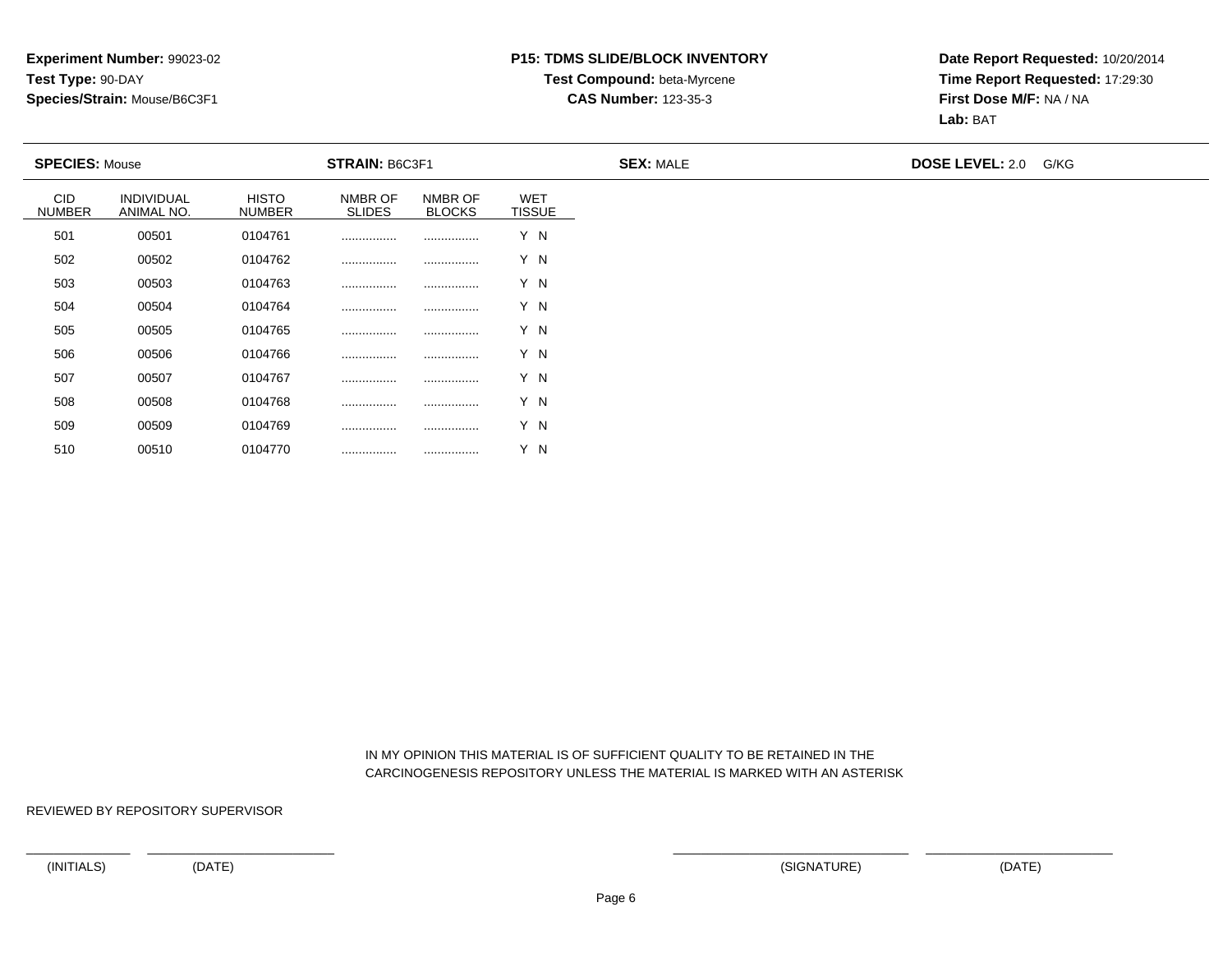## **P15: TDMS SLIDE/BLOCK INVENTORYTest Compound:** beta-Myrcene

**CAS Number:** 123-35-3

**Date Report Requested:** 10/20/2014**Time Report Requested:** 17:29:31**First Dose M/F:** NA / NA**Lab:** BAT

| <b>SPECIES: Mouse</b>       |                                 |                               | <b>STRAIN: B6C3F1</b>    |                          |                             | <b>SEX: MALE</b> | <b>DOSE LEVEL: 4.0</b> | G/KG |
|-----------------------------|---------------------------------|-------------------------------|--------------------------|--------------------------|-----------------------------|------------------|------------------------|------|
| <b>CID</b><br><b>NUMBER</b> | <b>INDIVIDUAL</b><br>ANIMAL NO. | <b>HISTO</b><br><b>NUMBER</b> | NMBR OF<br><b>SLIDES</b> | NMBR OF<br><b>BLOCKS</b> | <b>WET</b><br><b>TISSUE</b> |                  |                        |      |
| 601                         | 00601                           | 0104771                       |                          |                          | Y N                         |                  |                        |      |
| 602                         | 00602                           | 0104772                       |                          |                          | Y N                         |                  |                        |      |
| 603                         | 00603                           | 0104773                       |                          |                          | Y N                         |                  |                        |      |
| 604                         | 00604                           | 0104774                       |                          |                          | Y N                         |                  |                        |      |
| 605                         | 00605                           | 0104775                       |                          |                          | Y N                         |                  |                        |      |
| 606                         | 00606                           | 0104776                       |                          |                          | Y N                         |                  |                        |      |
| 607                         | 00607                           | 0104777                       |                          |                          | Y N                         |                  |                        |      |
| 608                         | 00608                           | 0104778                       | .                        |                          | Y N                         |                  |                        |      |
| 609                         | 00609                           | 0104779                       |                          |                          | Y N                         |                  |                        |      |

 IN MY OPINION THIS MATERIAL IS OF SUFFICIENT QUALITY TO BE RETAINED IN THECARCINOGENESIS REPOSITORY UNLESS THE MATERIAL IS MARKED WITH AN ASTERISK

REVIEWED BY REPOSITORY SUPERVISOR

610

<sup>00610</sup> <sup>0104780</sup> ................ ................ Y N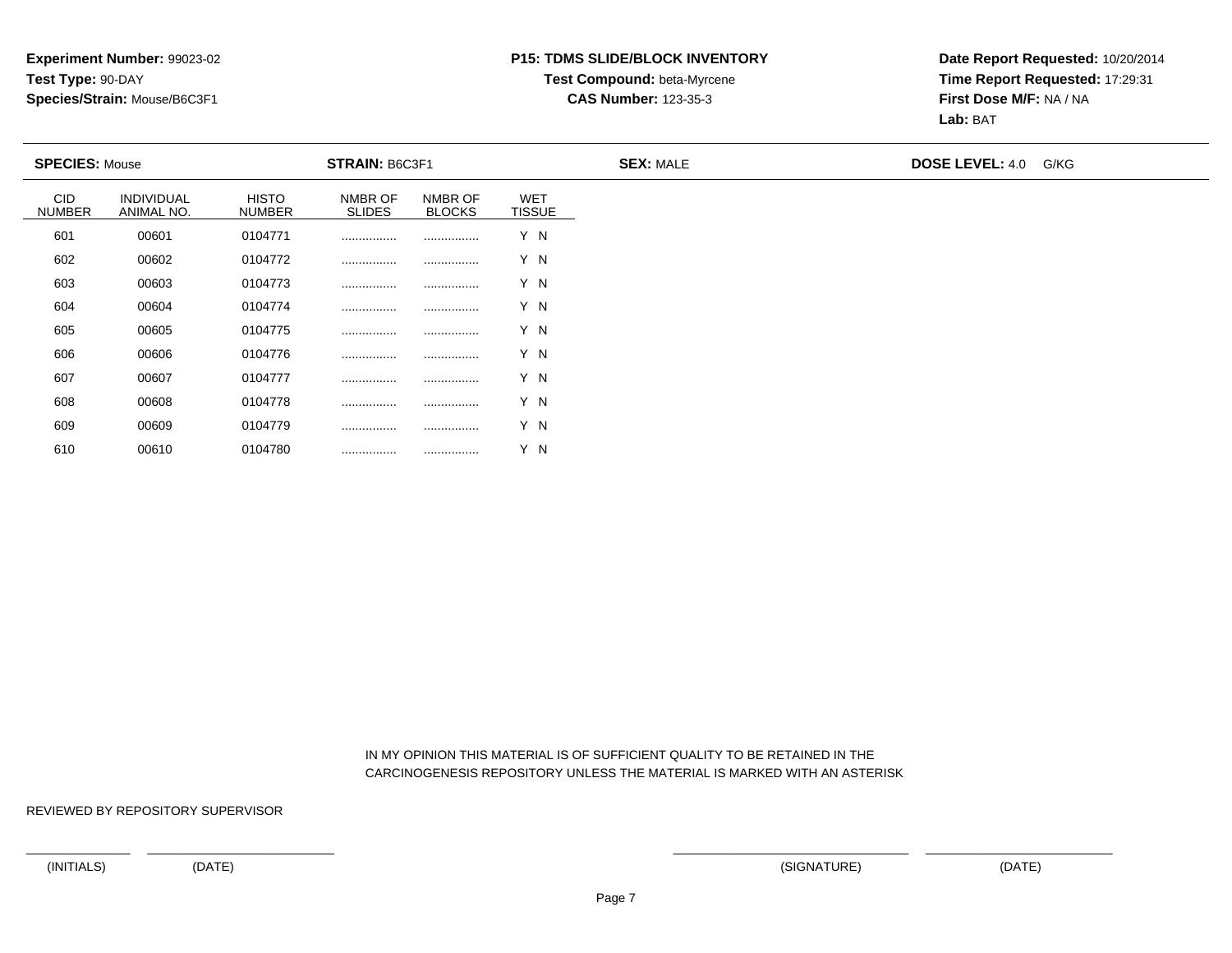### **P15: TDMS SLIDE/BLOCK INVENTORYTest Compound:** beta-Myrcene

#### **CAS Number:** 123-35-3

**Date Report Requested:** 10/20/2014**Time Report Requested:** 17:29:31**First Dose M/F:** NA / NA**Lab:** BAT

| <b>SPECIES: Mouse</b> |                                 |                               | <b>STRAIN: B6C3F1</b>    |                          |                             | <b>SEX: FEMALE</b> | <b>DOSE LEVEL: 0 G/KG</b> |
|-----------------------|---------------------------------|-------------------------------|--------------------------|--------------------------|-----------------------------|--------------------|---------------------------|
| CID<br><b>NUMBER</b>  | <b>INDIVIDUAL</b><br>ANIMAL NO. | <b>HISTO</b><br><b>NUMBER</b> | NMBR OF<br><b>SLIDES</b> | NMBR OF<br><b>BLOCKS</b> | <b>WET</b><br><b>TISSUE</b> |                    |                           |
| 151                   | 00151                           | 0104781                       |                          |                          | Y N                         |                    |                           |
| 152                   | 00152                           | 0104782                       |                          |                          | Y N                         |                    |                           |
| 153                   | 00153                           | 0104783                       |                          |                          | Y N                         |                    |                           |
| 154                   | 00154                           | 0104784                       |                          |                          | Y N                         |                    |                           |
| 155                   | 00155                           | 0104785                       |                          |                          | Y N                         |                    |                           |
| 156                   | 00156                           | 0104786                       |                          |                          | Y N                         |                    |                           |
| 157                   | 00157                           | 0104787                       |                          |                          | Y N                         |                    |                           |
| 158                   | 00158                           | 0104788                       |                          |                          | Y N                         |                    |                           |
| 159                   | 00159                           | 0104789                       |                          |                          | Y N                         |                    |                           |

 IN MY OPINION THIS MATERIAL IS OF SUFFICIENT QUALITY TO BE RETAINED IN THECARCINOGENESIS REPOSITORY UNLESS THE MATERIAL IS MARKED WITH AN ASTERISK

REVIEWED BY REPOSITORY SUPERVISOR

<sup>00160</sup> <sup>0104790</sup> ................ ................ Y N

160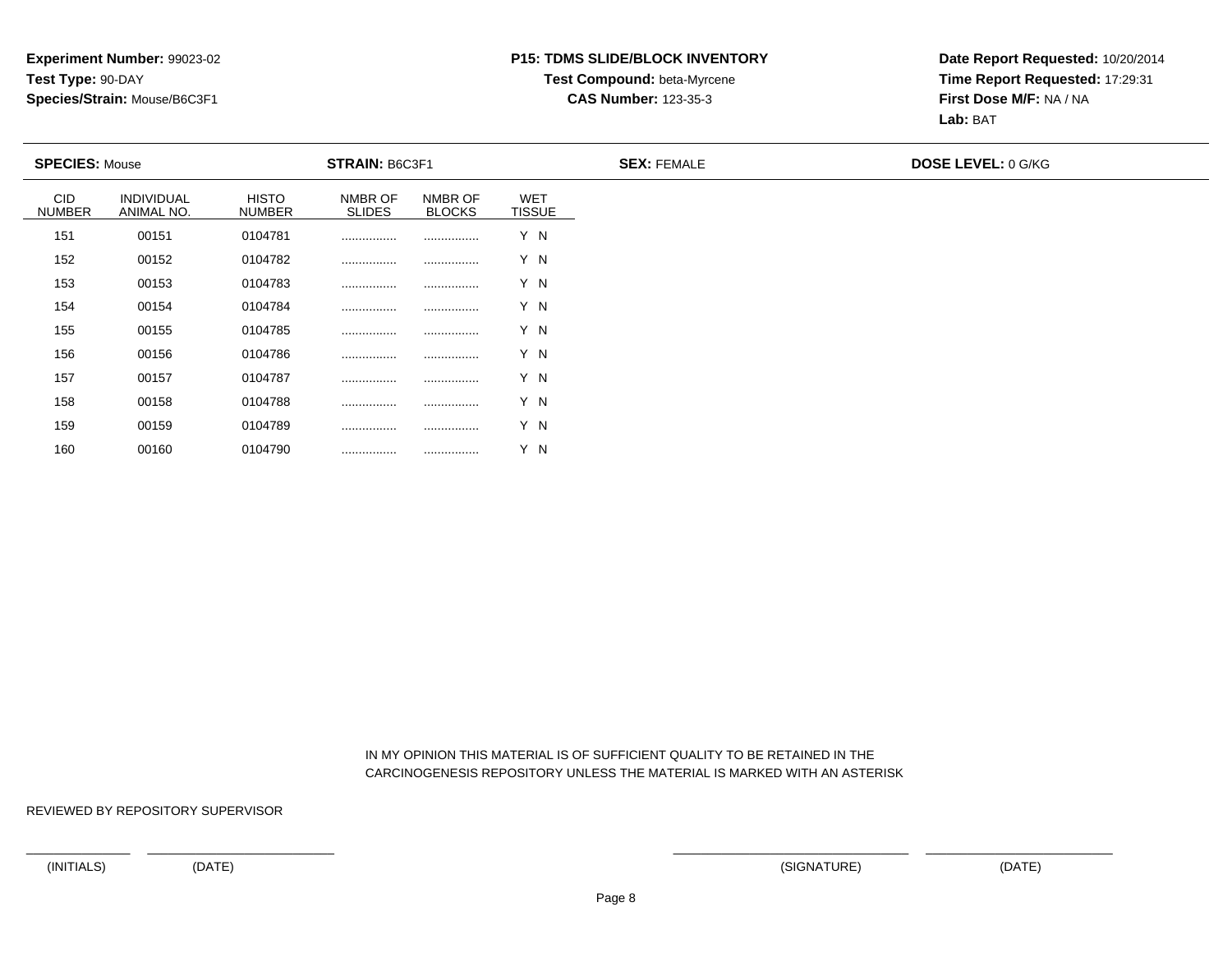## **P15: TDMS SLIDE/BLOCK INVENTORYTest Compound:** beta-Myrcene

#### **CAS Number:** 123-35-3

**Date Report Requested:** 10/20/2014**Time Report Requested:** 17:29:31**First Dose M/F:** NA / NA**Lab:** BAT

| <b>SPECIES: Mouse</b> |                                 |                               | <b>STRAIN: B6C3F1</b>    |                          |                             | <b>SEX: FEMALE</b> | <b>DOSE LEVEL: 0.25 G/KG</b> |  |
|-----------------------|---------------------------------|-------------------------------|--------------------------|--------------------------|-----------------------------|--------------------|------------------------------|--|
| CID<br><b>NUMBER</b>  | <b>INDIVIDUAL</b><br>ANIMAL NO. | <b>HISTO</b><br><b>NUMBER</b> | NMBR OF<br><b>SLIDES</b> | NMBR OF<br><b>BLOCKS</b> | <b>WET</b><br><b>TISSUE</b> |                    |                              |  |
| 251                   | 00251                           | 0104791                       |                          |                          | Y N                         |                    |                              |  |
| 252                   | 00252                           | 0104792                       |                          |                          | Y N                         |                    |                              |  |
| 253                   | 00253                           | 0104793                       |                          |                          | Y N                         |                    |                              |  |
| 254                   | 00254                           | 0104794                       |                          |                          | Y N                         |                    |                              |  |
| 255                   | 00255                           | 0104795                       |                          |                          | Y N                         |                    |                              |  |
| 256                   | 00256                           | 0104796                       |                          |                          | Y N                         |                    |                              |  |
| 257                   | 00257                           | 0104797                       |                          |                          | Y N                         |                    |                              |  |
| 258                   | 00258                           | 0104798                       |                          |                          | Y N                         |                    |                              |  |
| 259                   | 00259                           | 0104799                       |                          |                          | Y N                         |                    |                              |  |

 IN MY OPINION THIS MATERIAL IS OF SUFFICIENT QUALITY TO BE RETAINED IN THECARCINOGENESIS REPOSITORY UNLESS THE MATERIAL IS MARKED WITH AN ASTERISK

REVIEWED BY REPOSITORY SUPERVISOR

260

<sup>00260</sup> <sup>0104800</sup> ................ ................ Y N

(INITIALS) (DATE) (SIGNATURE) (DATE)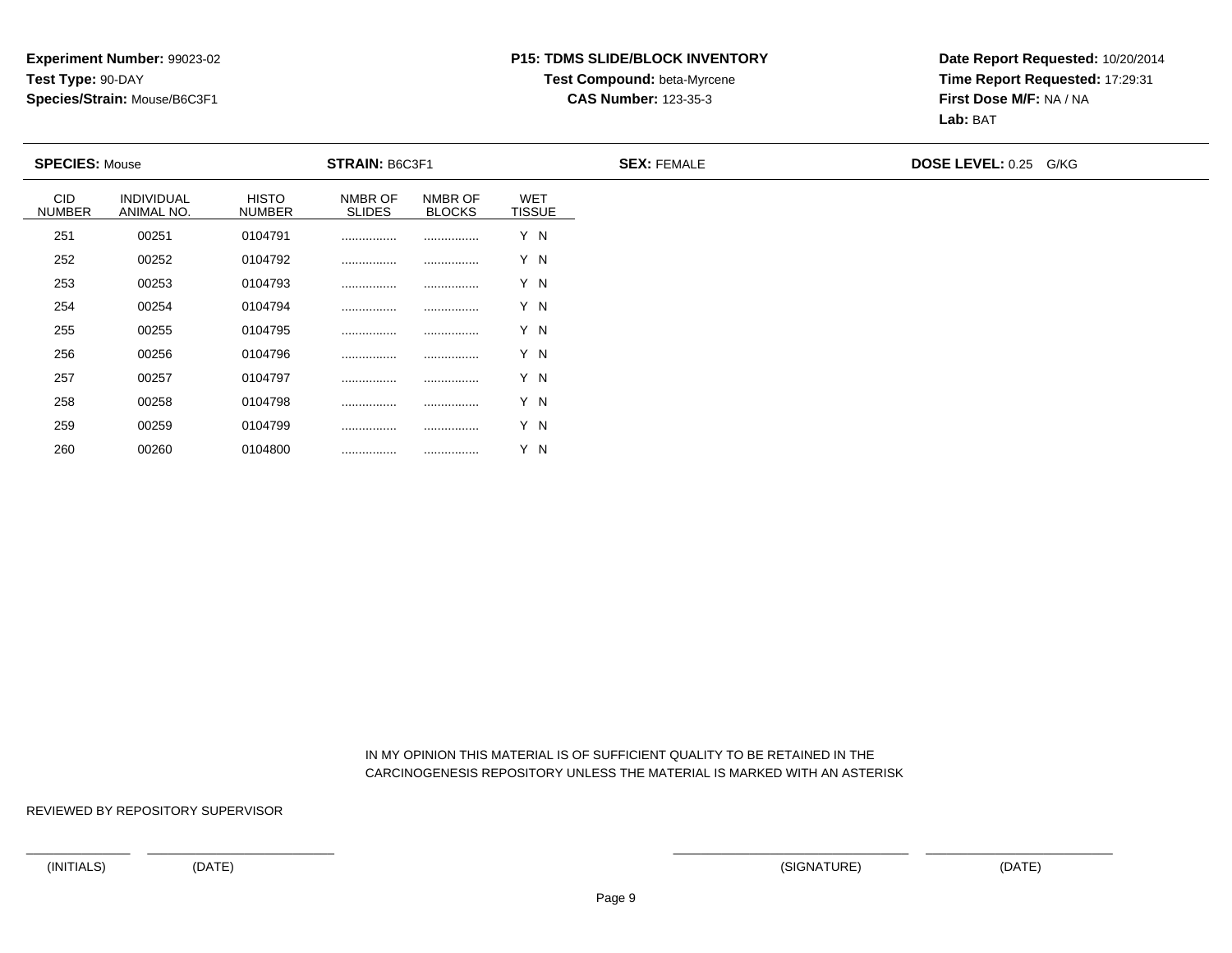## **P15: TDMS SLIDE/BLOCK INVENTORYTest Compound:** beta-Myrcene

#### **CAS Number:** 123-35-3

**Date Report Requested:** 10/20/2014**Time Report Requested:** 17:29:31**First Dose M/F:** NA / NA**Lab:** BAT

|                             | <b>SPECIES: Mouse</b>           |                               | STRAIN: B6C3F1           |                          |                             | <b>SEX: FEMALE</b> | <b>DOSE LEVEL: 0.5</b> | G/KG |
|-----------------------------|---------------------------------|-------------------------------|--------------------------|--------------------------|-----------------------------|--------------------|------------------------|------|
| <b>CID</b><br><b>NUMBER</b> | <b>INDIVIDUAL</b><br>ANIMAL NO. | <b>HISTO</b><br><b>NUMBER</b> | NMBR OF<br><b>SLIDES</b> | NMBR OF<br><b>BLOCKS</b> | <b>WET</b><br><b>TISSUE</b> |                    |                        |      |
| 351                         | 00351                           | 0104801                       |                          |                          | Y N                         |                    |                        |      |
| 352                         | 00352                           | 0104802                       |                          |                          | Y N                         |                    |                        |      |
| 353                         | 00353                           | 0104803                       |                          |                          | Y N                         |                    |                        |      |
| 354                         | 00354                           | 0104804                       |                          |                          | Y N                         |                    |                        |      |
| 355                         | 00355                           | 0104805                       |                          |                          | Y N                         |                    |                        |      |
| 356                         | 00356                           | 0104806                       |                          |                          | Y N                         |                    |                        |      |
| 357                         | 00357                           | 014807                        |                          |                          | Y N                         |                    |                        |      |
| 358                         | 00358                           | 0104808                       |                          |                          | Y N                         |                    |                        |      |
| 359                         | 00359                           | 0104809                       |                          |                          | Y N                         |                    |                        |      |

 IN MY OPINION THIS MATERIAL IS OF SUFFICIENT QUALITY TO BE RETAINED IN THECARCINOGENESIS REPOSITORY UNLESS THE MATERIAL IS MARKED WITH AN ASTERISK

REVIEWED BY REPOSITORY SUPERVISOR

360

<sup>00360</sup> <sup>0104810</sup> ................ ................ Y N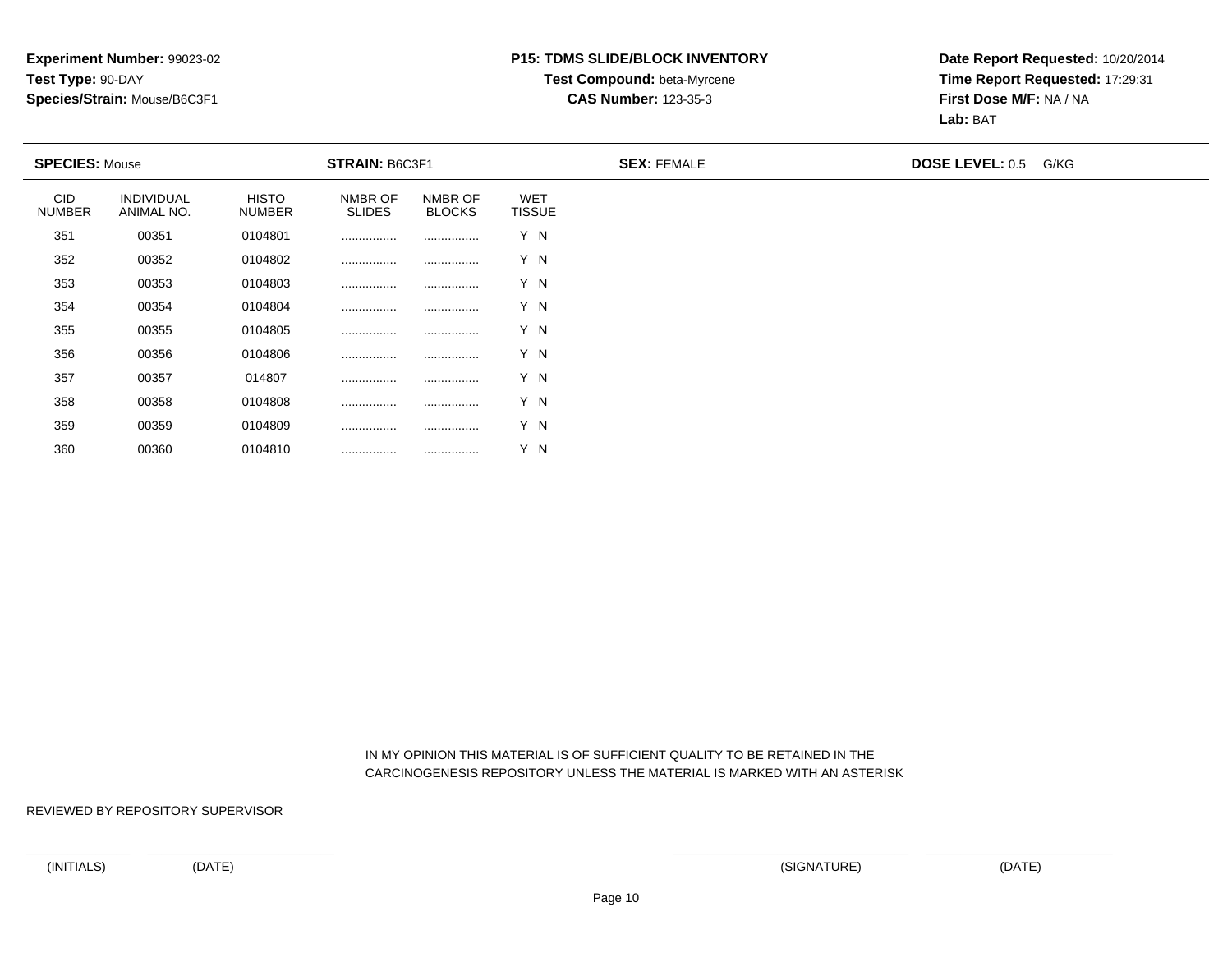## **P15: TDMS SLIDE/BLOCK INVENTORYTest Compound:** beta-Myrcene

#### **CAS Number:** 123-35-3

**Date Report Requested:** 10/20/2014**Time Report Requested:** 17:29:31**First Dose M/F:** NA / NA**Lab:** BAT

| <b>SPECIES: Mouse</b>       |                          |                               | <b>STRAIN: B6C3F1</b>    |                          |                             | <b>SEX: FEMALE</b> | <b>DOSE LEVEL: 1.0</b> | G/KG |
|-----------------------------|--------------------------|-------------------------------|--------------------------|--------------------------|-----------------------------|--------------------|------------------------|------|
| <b>CID</b><br><b>NUMBER</b> | INDIVIDUAL<br>ANIMAL NO. | <b>HISTO</b><br><b>NUMBER</b> | NMBR OF<br><b>SLIDES</b> | NMBR OF<br><b>BLOCKS</b> | <b>WET</b><br><b>TISSUE</b> |                    |                        |      |
| 451                         | 00451                    | 0104811                       |                          |                          | Y N                         |                    |                        |      |
| 452                         | 00452                    | 0104812                       |                          |                          | Y N                         |                    |                        |      |
| 453                         | 00453                    | 0104813                       |                          |                          | Y N                         |                    |                        |      |
| 454                         | 00454                    | 0104814                       |                          |                          | Y N                         |                    |                        |      |
| 455                         | 00455                    | 0104815                       |                          |                          | Y N                         |                    |                        |      |
| 456                         | 00456                    | 0104816                       |                          |                          | Y N                         |                    |                        |      |
| 457                         | 00457                    | 0104817                       |                          |                          | Y N                         |                    |                        |      |
| 458                         | 00458                    | 0104818                       |                          | .                        | Y N                         |                    |                        |      |
| 459                         | 00459                    | 0104819                       |                          |                          | Y N                         |                    |                        |      |

 IN MY OPINION THIS MATERIAL IS OF SUFFICIENT QUALITY TO BE RETAINED IN THECARCINOGENESIS REPOSITORY UNLESS THE MATERIAL IS MARKED WITH AN ASTERISK

REVIEWED BY REPOSITORY SUPERVISOR

<sup>00460</sup> <sup>0104820</sup> ................ ................ Y N

460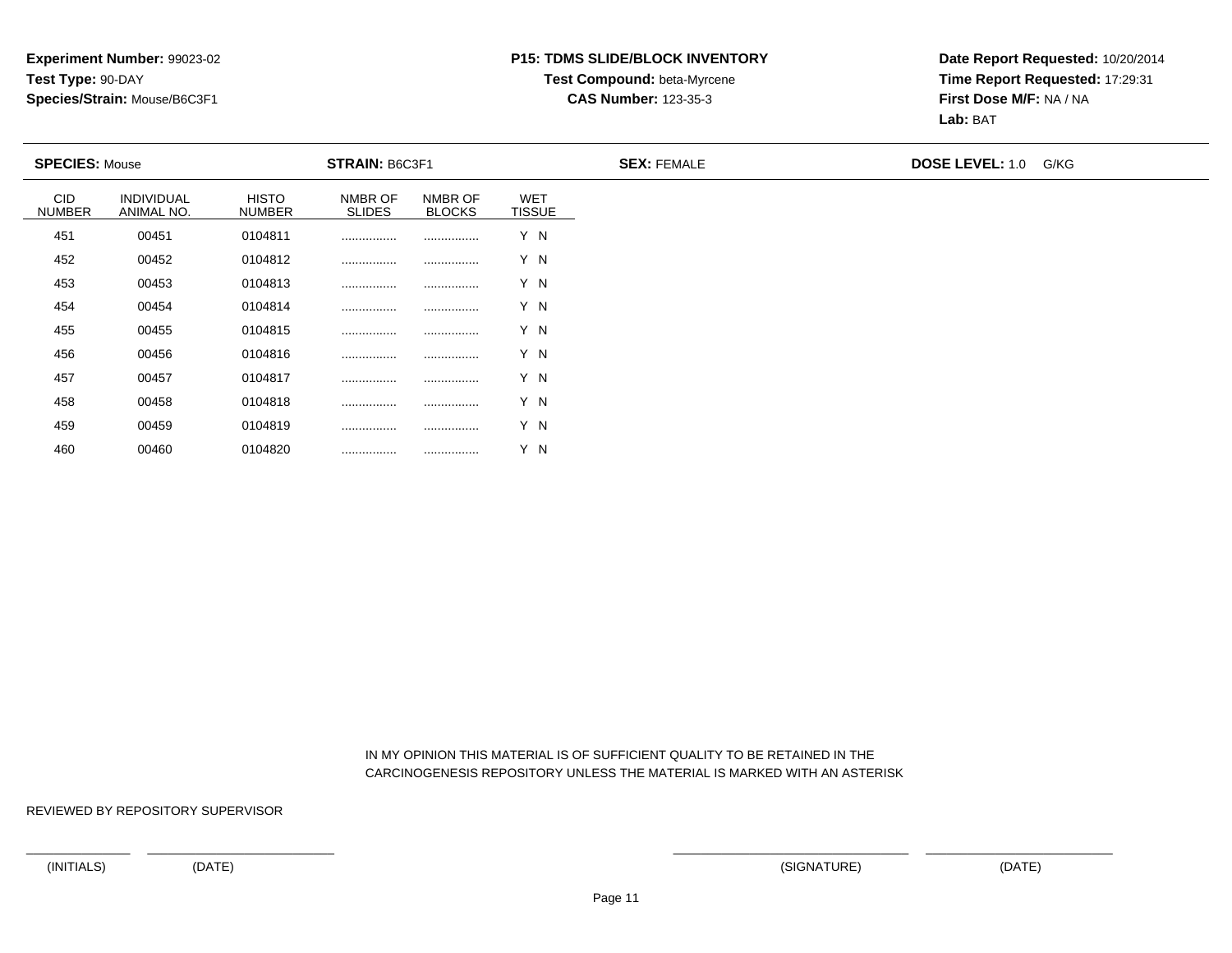## **P15: TDMS SLIDE/BLOCK INVENTORYTest Compound:** beta-Myrcene

#### **CAS Number:** 123-35-3

**Date Report Requested:** 10/20/2014**Time Report Requested:** 17:29:31**First Dose M/F:** NA / NA**Lab:** BAT

| <b>SPECIES: Mouse</b>       |                          |                               | STRAIN: B6C3F1           |                          |                             | <b>SEX: FEMALE</b> | <b>DOSE LEVEL: 2.0</b> | G/KG |
|-----------------------------|--------------------------|-------------------------------|--------------------------|--------------------------|-----------------------------|--------------------|------------------------|------|
| <b>CID</b><br><b>NUMBER</b> | INDIVIDUAL<br>ANIMAL NO. | <b>HISTO</b><br><b>NUMBER</b> | NMBR OF<br><b>SLIDES</b> | NMBR OF<br><b>BLOCKS</b> | <b>WET</b><br><b>TISSUE</b> |                    |                        |      |
| 551                         | 00551                    | 0104821                       |                          |                          | Y N                         |                    |                        |      |
| 552                         | 00552                    | 0104822                       |                          |                          | Y N                         |                    |                        |      |
| 553                         | 00553                    | 0104823                       |                          |                          | Y N                         |                    |                        |      |
| 554                         | 00554                    | 0104824                       |                          |                          | Y N                         |                    |                        |      |
| 555                         | 00555                    | 0105825                       |                          |                          | Y N                         |                    |                        |      |
| 556                         | 00556                    | 0104826                       |                          |                          | Y N                         |                    |                        |      |
| 557                         | 00557                    | 0104827                       |                          |                          | Y N                         |                    |                        |      |
| 558                         | 00558                    | 0104828                       |                          |                          | Y N                         |                    |                        |      |
| 559                         | 00559                    | 0104829                       |                          |                          | Y N                         |                    |                        |      |

 IN MY OPINION THIS MATERIAL IS OF SUFFICIENT QUALITY TO BE RETAINED IN THECARCINOGENESIS REPOSITORY UNLESS THE MATERIAL IS MARKED WITH AN ASTERISK

REVIEWED BY REPOSITORY SUPERVISOR

<sup>00560</sup> <sup>0104830</sup> ................ ................ Y N

560